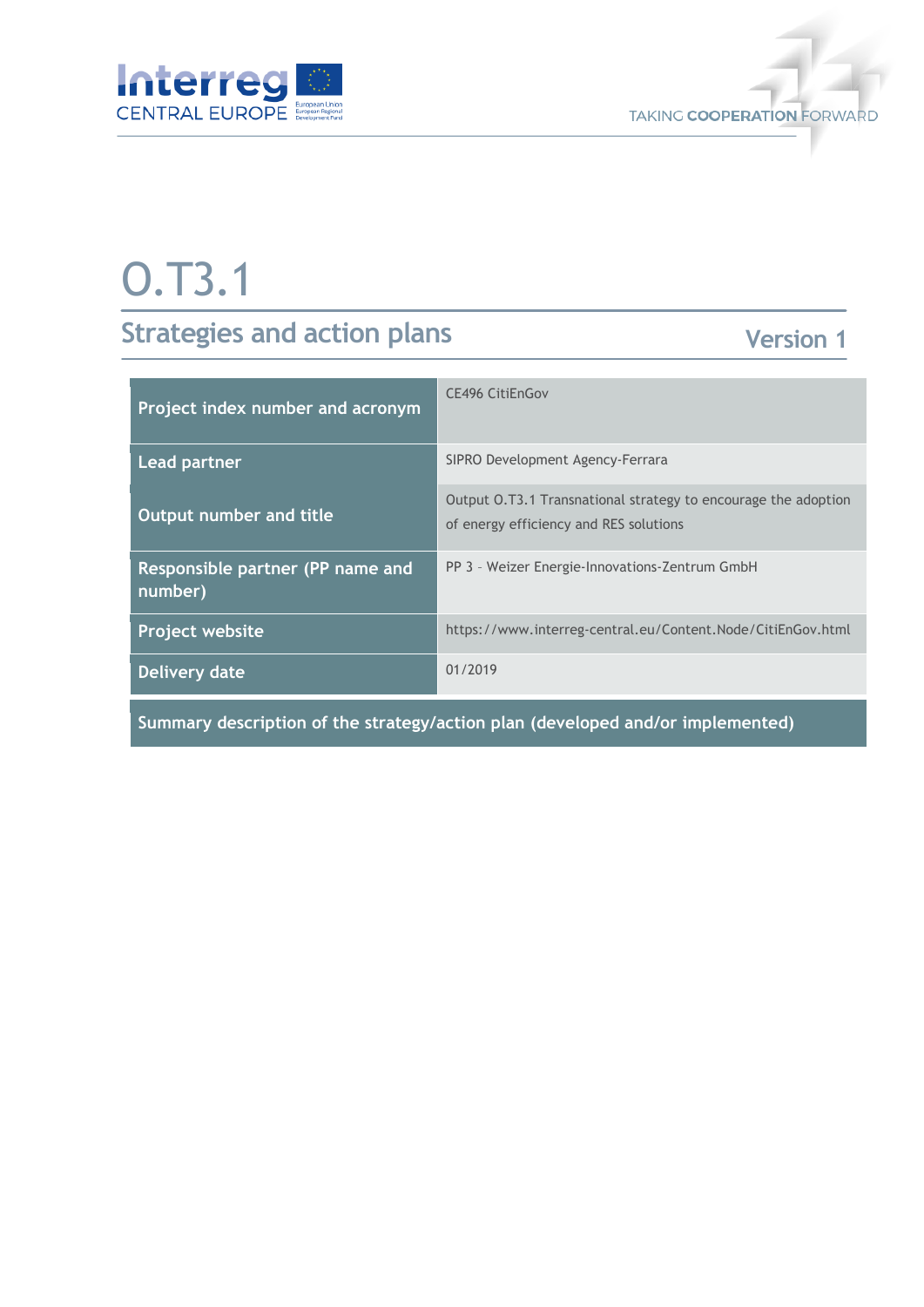



As part of a transnational strategy (Energy incentive programmes) to promote the diffusion of energy efficiency and renewable energies, the aim was to demonstrate how to learn from the results of the CitiEnGov project on a transnational level and how to learn from the experiences of the project partners. First of all, there are a view general and necessary topics each organisation or community have to be aware of when planning or implementing an Energy Incentive Programme.

Spatial responsibility: It is important to define whether one is responsible within a municipality / city or within a region (several municipalities). It is particularly easier for individual municipalities to implement a budget and thus financial incentives and the number of relevant stakeholders and decision makers is smaller. Partners responsible for more than one municipality should try to support their single municipalities to establish financial incentives and to use more motivational incentives on regional (multi-municipality) level.

If there is an existing Energy Incentive Programme at a higher level (country or federal state/county), it makes sense to use it as a basis for additional measures depending on the local Energy Vision.

When measures are taken, it should be known which target group is being addressed in order to optimise the measures taken in the medium to long term or to adapt the measures to these target groups.

If an energy strategy has been developed locally, the Energy Incentive Programme should support it in order to firstly find local support and secondly to complement measures already taken.

Perhaps the most important point in developing a successful Energy Incentive Programme is an ongoing evaluation. In general, it can be said, that the process of adoption and therefore the procedure of launching the incentives, is similar in each region, while some steps are omitted from municipality to municipality.

#### **NUTS region(s) concerned by the strategy/action plan (relevant NUTS level)**

ITH5 Emilia-Romagna PL6 REGION PÓŁNOCNY AT2 Südösterreich HR0 Hrvatska PL1 REGION CENTRALNY SI0 Slovenija HU3 Észak és Alföld DE1 Baden-Württemberg

**Expected impact and benefits of the strategy/action plan for the concerned territories and target groups**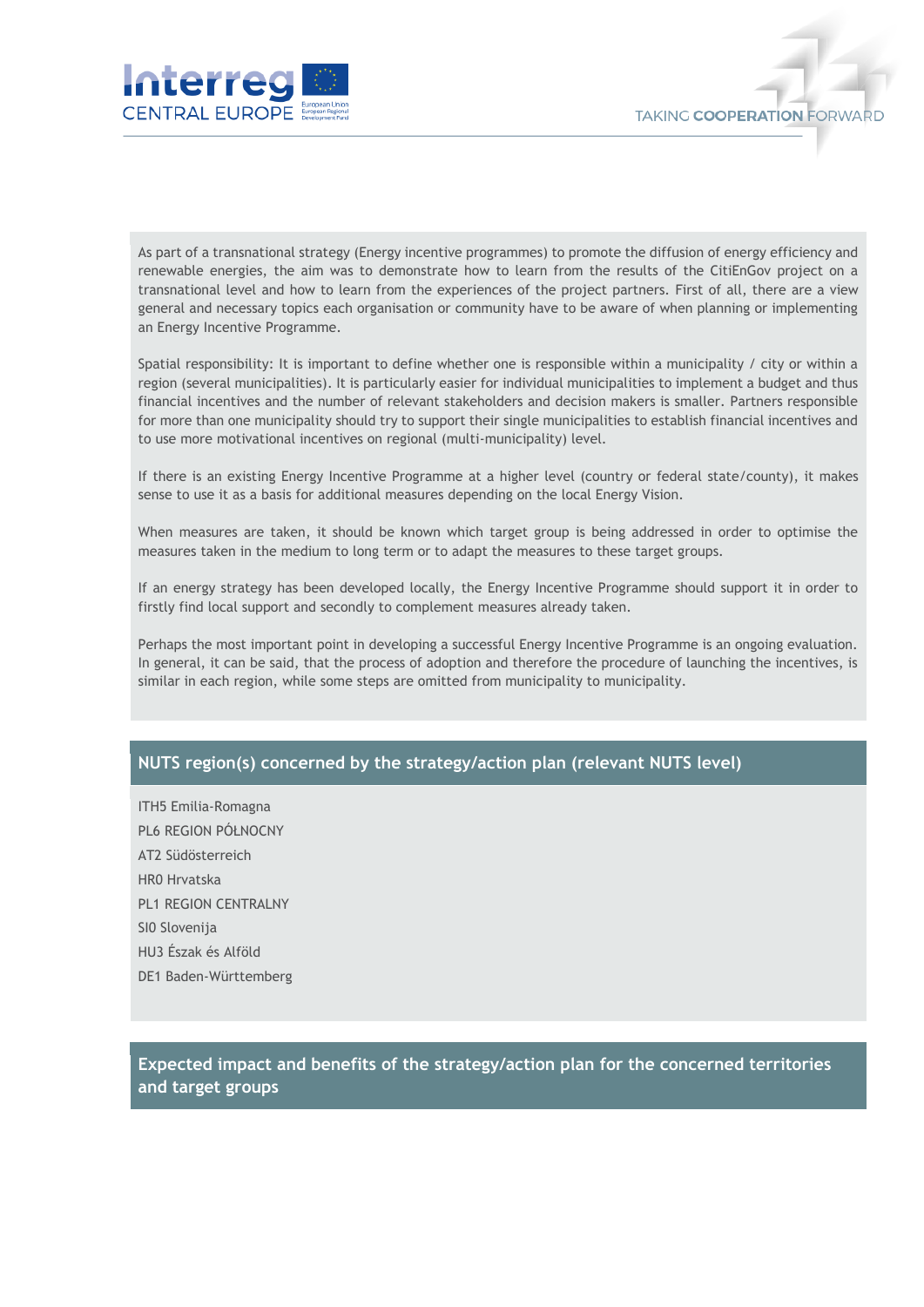



In the cities/regions of the PPs the implementation of energy incentive programmes, including recommendations and communication measures, was actively worked on. As known from the literature, there are various incentive systems with which the decisions of the population can be guided. These can be taxes and penalties, but also subsidies or awareness-raising measures, i.e. positive incentives that honor the "right" behavior.

Such positive measures should above all be taken with the Energy Incentive Programme of the PPs, which was developed or planned within the framework of the project. The advantage is that it promotes many individual measures and thus addresses a large number of the population. On the one hand, this makes it possible to implement many small-scale energy efficiency and RES measures and thus increase own consumption and, for example, relieve the load on the electricity grid, while on the other hand sensitizing the general population to the challenges of climate change.

#### **Sustainability of the developed or implemented strategy/action plan and its transferability to other territories and stakeholders**

As already mentioned, the advantage of a transnational strategy of an Energy Incentive Programme is that many individual measures are promoted, thus addressing a large number of the population and raising awareness of the challenges of climate change (climate change mitigation and adaptation). In addition, these programmes can also be easily implemented in other countries.

Sustainable in this context are above all subsidies for investments in electricity and heat generation, as these lead in the long term to the generation of decentralized "green" energy.

The main challenge, however, is to raise the necessary budget. In addition, the subsidies should be evaluated and adapted on a regular basis.

#### **Lessons learned from the development/implementation process of the strategy/action plan and added value of transnational cooperation**

Depending on spatial responsibility, availability of higher level Energy Incentive Programmes, target groups and spatial Energy Visions, different measures should be taken. In order to know how successful, the measures are, they need to be evaluated and, if necessary, adapted and extended. Hence, the Energy Incentive Programme should be evaluated circularly (monitoring & feedback) and adapted to meet old weaknesses and new challenges.

Additionally, a significant limitation on the possibility of PPs from these countries to establish local Energy Incentive Programmes are often based on a lack of financial resources. Also concerning the evaluation and analysis, it is shown, that only with the availability of a necessary budget, measures for a functioning Energy Incentive Programme are possible and hence, an efficient use of this budget has top priority in the evaluation.

**References to relevant deliverables and web-links If applicable, pictures or images to be provided as annex**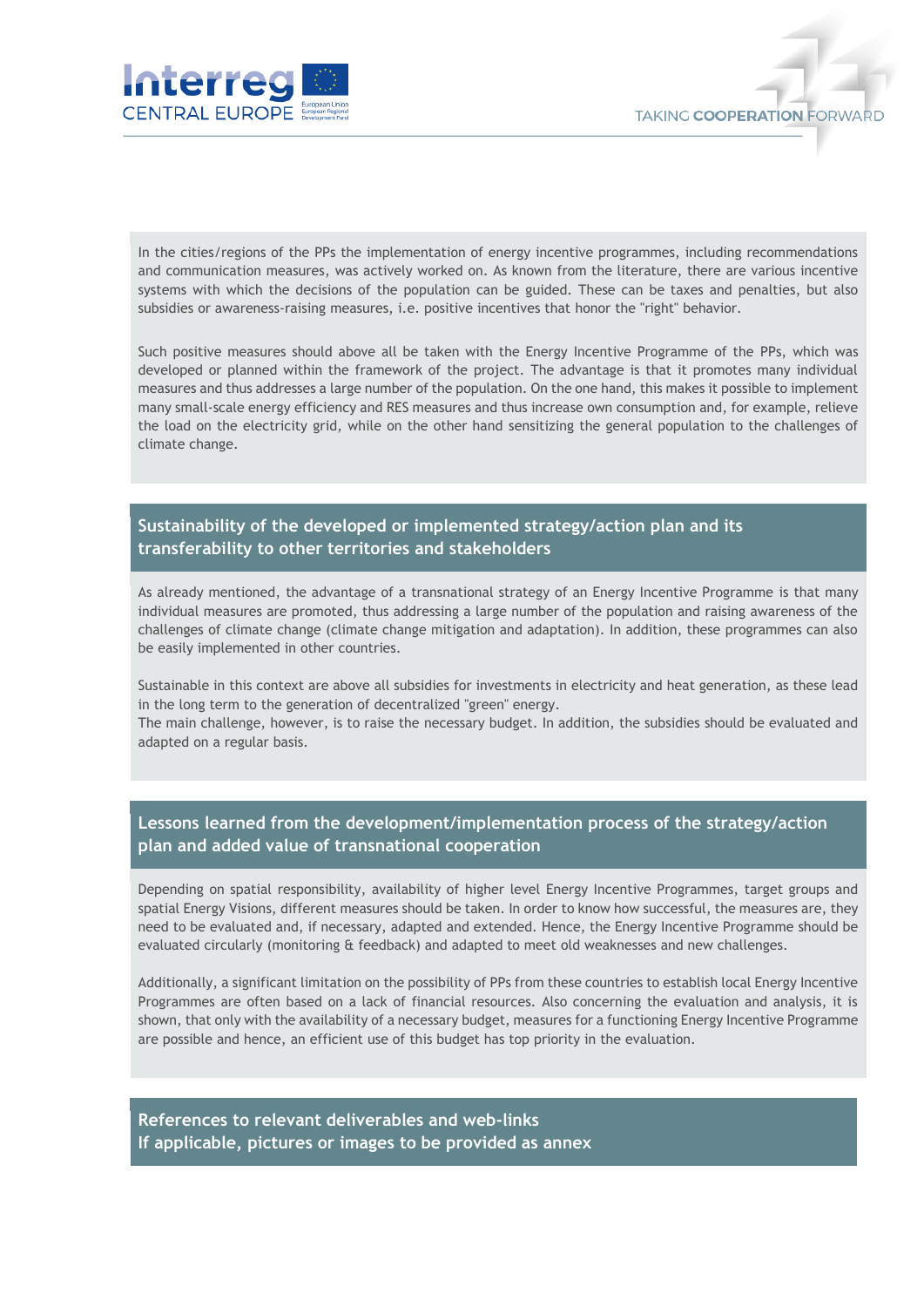



#### Best practice example

- City of Weiz:
	- o City specific eco funding scheme: <http://www.weiz.at/umwelt/service/oekofoerderungen>
	- o Based on Styrian and Austrian eco funding schemes: <http://www.wohnbau.steiermark.at/cms/ziel/113383975/DE/> <https://www.umweltfoerderung.at/>
- City of Ludwigsburg:
	- $\circ$  The incentive program measures will be renewed as part of SECAP: [https://www.ludwigsburg.de/site/Ludwigsburg-](https://www.ludwigsburg.de/site/Ludwigsburg-Internet/get/params_E1849422340/15586328/GEK_Abschlussbericht.pdf)
	- [Internet/get/params\\_E1849422340/15586328/GEK\\_Abschlussbericht.pdf](https://www.ludwigsburg.de/site/Ludwigsburg-Internet/get/params_E1849422340/15586328/GEK_Abschlussbericht.pdf) [https://www.ludwigsburg.de/,Lde/start/stadt\\_buerger/startseite+energy+and+climate.html](https://www.ludwigsburg.de/,Lde/start/stadt_buerger/startseite+energy+and+climate.html)
	- $\circ$  other incentive systems are integrated in Ludwigsburg in other measures, such as the city control tool: [https://ksis.ludwigsburg.de/SASVisualAnalyticsViewer/VisualAnalyticsViewer\\_guest.jsp?reportPath=%2FKS](https://ksis.ludwigsburg.de/SASVisualAnalyticsViewer/VisualAnalyticsViewer_guest.jsp?reportPath=%2FKSIS%2F&reportName=Internetbericht) [IS%2F&reportName=Internetbericht](https://ksis.ludwigsburg.de/SASVisualAnalyticsViewer/VisualAnalyticsViewer_guest.jsp?reportPath=%2FKSIS%2F&reportName=Internetbericht)
	- $\circ$  or the activities within the framework of the European Energy Award (Gold Certified)
	- [https://www.ludwigsburg.de/,Lde/start/stadt\\_buerger/klimaschutz.html](https://www.ludwigsburg.de/,Lde/start/stadt_buerger/klimaschutz.html)
- City of Bydgoszcz:
	- $\circ$  Online One Stop Shop for the provision of information and as an awareness-raising measure for citizens <http://energiabydgoszcz.pl/en/>
- City of Split:
	- $\circ$  The energy incentive programme, as well as those in the past, is linked to the national programme: [http://www.fzoeu.hr/hr/nacionalni\\_javni\\_pozivi\\_i\\_natjecaji/](http://www.fzoeu.hr/hr/nacionalni_javni_pozivi_i_natjecaji/) [http://fzoeu.hr/hr/energetska\\_ucinkovitost/enu\\_u\\_zgradarstvu/energetska\\_obnova\\_javnih\\_zgrada/](http://fzoeu.hr/hr/energetska_ucinkovitost/enu_u_zgradarstvu/energetska_obnova_javnih_zgrada/) <http://zgradekojestede.fzoeu.hr/> [https://www.dalmacija.hr/natjecaji/javni-poziv-za-iskazivanje-interesa-za-provedbu-programa](https://www.dalmacija.hr/natjecaji/javni-poziv-za-iskazivanje-interesa-za-provedbu-programa-sustavno-gospodarenje-energijom-na-podrucju-sdz-2018-2021-za-2019-g)[sustavno-gospodarenje-energijom-na-podrucju-sdz-2018-2021-za-2019-g](https://www.dalmacija.hr/natjecaji/javni-poziv-za-iskazivanje-interesa-za-provedbu-programa-sustavno-gospodarenje-energijom-na-podrucju-sdz-2018-2021-za-2019-g)
- City of Grodzisk:
	- $\circ$  There is an incentive system to finance new gas and electric heating systems, which was officially decided by the local council:
		- [http://bip.grodzisk.pl/a,26867,uchwala-nr-4242016-rady-miejskiej-w-grodzisku-mazowieckim-z-dnia-26](http://bip.grodzisk.pl/a,26867,uchwala-nr-4242016-rady-miejskiej-w-grodzisku-mazowieckim-z-dnia-26-pazdziernika-2016-r-w-sprawie-ok.html) [pazdziernika-2016-r-w-sprawie-ok.html](http://bip.grodzisk.pl/a,26867,uchwala-nr-4242016-rady-miejskiej-w-grodzisku-mazowieckim-z-dnia-26-pazdziernika-2016-r-w-sprawie-ok.html)
	- $\circ$  there is also an information website: <https://ochronasrodowiska.grodzisk.pl/>
- Region of Ferrara:
	- o Regional and local incentive programmes:
		- [http://energia.regione.emilia-romagna.it/piani-programmi-progetti/programmazione-regionale/piano](http://energia.regione.emilia-romagna.it/piani-programmi-progetti/programmazione-regionale/piano-energetico-regionale)[energetico-regionale](http://energia.regione.emilia-romagna.it/piani-programmi-progetti/programmazione-regionale/piano-energetico-regionale)
		- [https://fesr.regione.emilia-romagna.it/opportunita/2019/riqualificazione-energetica-degli-edifici-](https://fesr.regione.emilia-romagna.it/opportunita/2019/riqualificazione-energetica-degli-edifici-pubblici-anno-2019)
		- [pubblici-anno-2019](https://fesr.regione.emilia-romagna.it/opportunita/2019/riqualificazione-energetica-degli-edifici-pubblici-anno-2019)
		- <http://mobilita.regione.emilia-romagna.it/mi-muovo>
		- [https://servizi.comune.fe.it/7777/abbonamenti-agevolati-di-trasporto-pubblico-mi-muovo-insieme-anno-](https://servizi.comune.fe.it/7777/abbonamenti-agevolati-di-trasporto-pubblico-mi-muovo-insieme-anno-2017)[2017](https://servizi.comune.fe.it/7777/abbonamenti-agevolati-di-trasporto-pubblico-mi-muovo-insieme-anno-2017)
		- <https://www.tper.it/medie-ferrara>